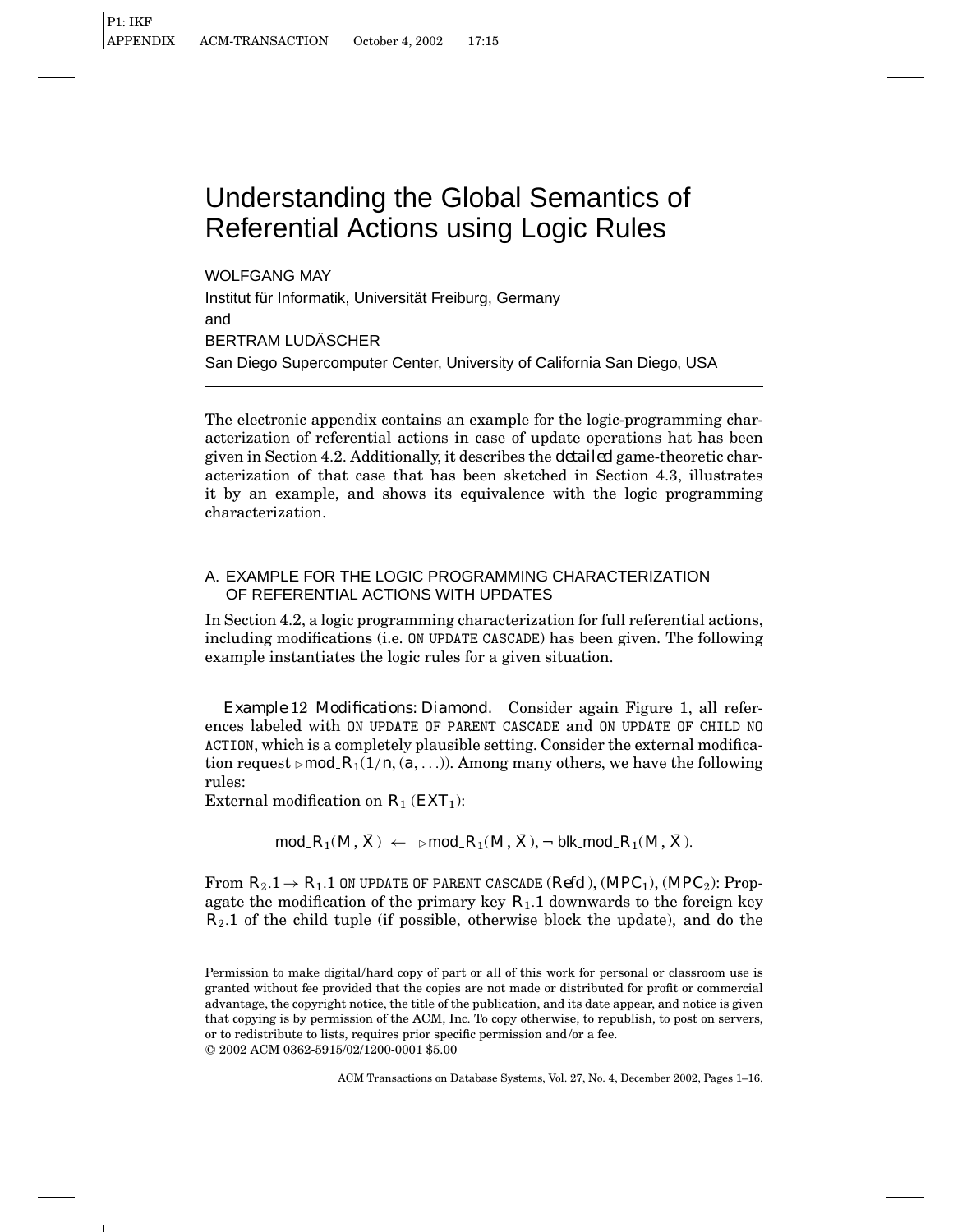bookkeeping that the new value of  $R_1$ .1 is referenced:

 $new\_red\_R_1.1$  by  $R_2.1(\bar{V}) \leftarrow R_2(\bar{X})$ , chg  $R_2.1(M, \bar{X})$ ,  $M(\bar{X})[1] = \bar{V}$ .<br>  $pro_1R_1.1 \rightsquigarrow R_2.1(M_C, \bar{X}) \leftarrow chg\_R_1.1(M_P, \bar{Y})$ ,  $R_2(\bar{X})$ ,  $\bar{X}[1] = \bar{Y}[1]$ ,  $P \leftarrow \text{chg}_R R_1.1(M_P, \bar{Y}), R_2(\bar{X}), \bar{X}[1] = \bar{Y}[1],$  $M_C = 1/M_P(\bar{Y})$ [1].  $\text{pot\_prp}_1 R_1 \cdot 1 \rightsquigarrow R_2 \cdot 1(M_C, \bar{X}) \leftarrow \text{pot\_chg}_2 R_1 \cdot 1(M_P, \bar{Y}), R_2(\bar{X}), \bar{X}[1] = \bar{Y}[1],$  $M_C = 1/M_P(\bar{Y})$ [1].  $blk\_chg\_R_1.1(M_P, \bar{Y}) \leftarrow pot\_chg\_R_1.1(M_P, \bar{Y}),$ blk\_prop\_ $R_1.1 \rightsquigarrow R_2.1$  ( $M_C, \bar{X}$ ),  $\bar{X}[1] = \bar{Y}[1],$  $M_C = 1/M_P(\bar{Y})$ [1].  $b$ lk prop  $R_1$ .1  $\rightsquigarrow R_2$ .1(*M*,  $\bar{X}$ )  $\leftarrow$  pot prp  $R_1$ .1 $\rightsquigarrow R_2$ .1(*M*,  $\bar{X}$ ), blk\_chg\_ $R_2.1$  ( $M, \overline{X}$ ).

Analogously, from  $R_3.1 \rightarrow R_1.1$  ON UPDATE OF PARENT CASCADE (*Refd*), (*MPC*<sub>1</sub>),  $(MPC_2)$ :

| new refd $R_1$ .1 by $R_3$ .1( $\bar{V}$ )                                                                            | $\leftarrow R_3(\bar{X})$ , chg_ $R_3.1(M, \bar{X})$ , $M(\bar{X})[1] = \bar{V}$ .                                                                             |
|-----------------------------------------------------------------------------------------------------------------------|----------------------------------------------------------------------------------------------------------------------------------------------------------------|
| prp_ $R_1.1 \rightarrow R_3.1(M_C, \bar{X})$                                                                          | ← chg_ $R_1.1(M_P, \bar{Y})$ , $R_3(\bar{X})$ , $\bar{X}[1] = \bar{Y}[1]$ ,                                                                                    |
|                                                                                                                       | $M_C = 1/M_P(\bar{Y})[1].$                                                                                                                                     |
|                                                                                                                       | pot_prp_R <sub>1</sub> .1 \times $R_3.1(M_C, \bar{X}) \leftarrow$ pot_chg_R <sub>1</sub> .1( $M_P$ , $\bar{Y}$ ), $R_3(\bar{X})$ , $\bar{X}[1] = \bar{Y}[1]$ , |
|                                                                                                                       | $M_C = 1/M_P(\bar{Y})[1].$                                                                                                                                     |
| blk_chg_ $R_1.1(M_P, \bar{Y})$                                                                                        | $\leftarrow$ pot chg $R_1.1(M_P, \bar{Y}),$                                                                                                                    |
|                                                                                                                       | blk_prop_ $R_1.1 \rightarrow R_3.1(M_C, \bar{X}),$                                                                                                             |
|                                                                                                                       | $\bar{X}[1] = \bar{Y}[1], M_C = 1/M_P(\bar{Y})[1].$                                                                                                            |
| blk_prop_ $R_1.1 \rightsquigarrow R_3.1(M, \bar{X}) \leftarrow$ pot_prp_ $R_1.1 \rightsquigarrow R_3.1(M, \bar{X})$ , |                                                                                                                                                                |
|                                                                                                                       | blk_chg_ $R_3.1(M, \bar{X})$ .                                                                                                                                 |

Analogously, from  $R_4(1, 2) \rightarrow R_2(1, 2)$  ON UPDATE OF PARENT CASCADE (*Refd*),  $(MPC_1)$ ,  $(MPC_2)$ :

| new_refd_ $R_2$ .(1, 2)_by_ $R_4$ .(1, 2)( $\bar{V}$ )                                                                      | $\leftarrow R_C(\bar{X})$ , chg <sub>-</sub> $R_4(1,2)(M,\bar{X})$ ,                                                        |
|-----------------------------------------------------------------------------------------------------------------------------|-----------------------------------------------------------------------------------------------------------------------------|
|                                                                                                                             | $M(\bar{X})[1,2] = \bar{V}.$                                                                                                |
| prp_ $R_2$ .(1, 2) $\rightsquigarrow R_4$ .(1, 2)( $M_C$ , $\bar{X}$ )                                                      | $\leftarrow$ chg <sub>-</sub> $R_2(1,2)(M_P, \overline{Y})$ , $R_4(\overline{X})$ ,                                         |
|                                                                                                                             | $\bar{X}[1,2] = \bar{Y}[1,2], M_C = (1,2)$                                                                                  |
|                                                                                                                             | $M_P(\bar{Y})[1,2].$                                                                                                        |
| pot_prp_ $R_2(1,2) \rightsquigarrow R_4(1,2)(M_C, \bar{X}) \leftarrow$ pot_chg_ $R_2(1,2)(M_P, \bar{Y})$ , $R_4(\bar{X})$ , |                                                                                                                             |
|                                                                                                                             | $\bar{X}[1,2] = \bar{Y}[1,2], M_C = (1,2)$                                                                                  |
|                                                                                                                             | $M_P(\bar{Y})[1,2].$                                                                                                        |
| blk_chg_ $R_2$ .(1, 2)( $M_P$ , $\bar{Y}$ )                                                                                 | $\leftarrow$ pot_chg_ $R_2(1, 2)(M_P, \bar{Y}),$                                                                            |
|                                                                                                                             | blk_prop_ $R_2$ .(1, 2) $\rightsquigarrow R_4$ .(1, 2)( $M_C$ , $\bar{X}$ ),                                                |
|                                                                                                                             | $\bar{X}[1,2] = \bar{Y}[1,2], M_C = (1,2)$                                                                                  |
|                                                                                                                             | $M_P(\bar{Y})[1,2].$                                                                                                        |
|                                                                                                                             | blk_prop_ $R_2(1,2) \rightsquigarrow R_4(1,2)(M,\bar{X})$ $\leftarrow$ pot_prp_ $R_2(1,2) \rightsquigarrow R_4(1,2)(M,X)$ , |
|                                                                                                                             | blk_chg_ $R_4(1, 2)(M, X)$ .                                                                                                |
|                                                                                                                             |                                                                                                                             |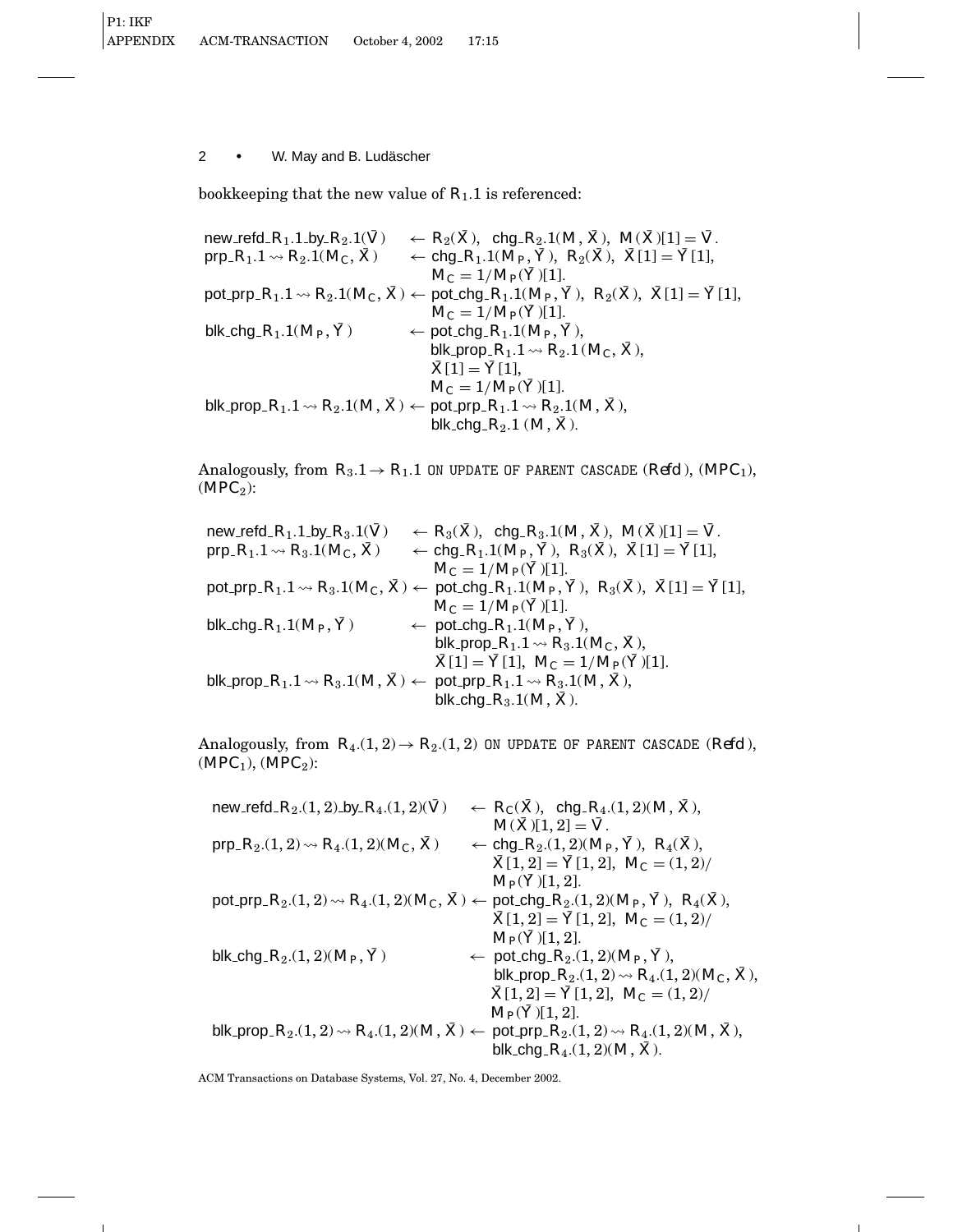Analogously, from  $R_4(1,3) \rightarrow R_3(1,2)$  ON UPDATE OF PARENT CASCADE (*Refd*),  $(MPC_1)$ ,  $(MPC_2)$ :

| new_refd_ $R_3(1,2)$ _by_ $R_4(1,3)(\bar{V})$           | $\leftarrow R_C(\bar{X})$ , chg <sub>-</sub> $R_4(1,3)(M,\bar{X})$ ,                                                              |
|---------------------------------------------------------|-----------------------------------------------------------------------------------------------------------------------------------|
|                                                         | $M(\bar{X})[1,3] = \bar{V}.$                                                                                                      |
| prp_ $R_3(1,2) \rightsquigarrow R_4(1,3)(M_C, \bar{X})$ | $\leftarrow$ chg <sub>-</sub> $R_3(1,2)(M_P, \bar{Y})$ , $R_4(\bar{X})$ ,                                                         |
|                                                         | $\bar{X}[1,3] = \bar{Y}[1,2], M_C = (1,3)$                                                                                        |
|                                                         | $M_P(Y)[1,2].$                                                                                                                    |
|                                                         | pot_prp_ $R_3.(1,2) \rightsquigarrow R_4.(1,3) (M_C, \bar{X}) \leftarrow$ pot_chg_ $R_3.(1,2) (M_P, \bar{Y})$ , $R_4(\bar{X})$ ,  |
|                                                         | $\bar{X}[1,3] = \bar{Y}[1,2], M_C = (1,3)$                                                                                        |
|                                                         | $M_P(Y)[1,2].$                                                                                                                    |
| blk_chg_ $R_3(1,2)(M_P, \bar{Y})$                       | $\leftarrow$ pot_chg_R <sub>3</sub> .(1, 2)( $M_P$ , $\bar{Y}$ ),                                                                 |
|                                                         | blk_prop_ $R_3(1, 2) \rightsquigarrow R_4(1, 3)(M_C, \bar{X}),$                                                                   |
|                                                         | $\bar{X}[1,3] = \bar{Y}[1,2], M_C = (1,3)$                                                                                        |
|                                                         | $M_P(\bar{Y})[1,2].$                                                                                                              |
|                                                         | blk_prop_ $R_3(1,2) \rightsquigarrow R_4(1,3)(M,\bar{X})$ $\leftarrow$ pot_prp_ $R_3(1,2) \rightsquigarrow R_4(1,3)(M,\bar{X})$ , |
|                                                         | blk_chg_ $R_4.(1,3)(M, \bar{X}).$                                                                                                 |

For the (primary and foreign) key *R*1.1 (*CH*1) and (*RCK* ), translate the external updates to  $R_1$  into their effects on  $R_1$ .1 and do bookkeping of referenceable values:

 $\mathsf{pot\_chg\_}R_1.1(M,\bar{X}) \ \leftarrow \ \mathsf{pot\_prp\_} \triangleright \rightsquigarrow R_1.1(M',\bar{X}),\,M(\bar{X})[1] \neq \bar{X}[1].$  $\mathsf{chg}_R(R_1.1(M, \bar{X}) \longrightarrow \mathsf{prp}_{R^{\perp}} \rightarrow R_1.1(M', \bar{X}), M(\bar{X})[1] \neq \bar{X}[1].$  $new$  refable  $R_1.1(\bar{V}) \leftarrow$  chg  $R_1.1(M, \bar{X})$ ,  $M(\bar{X})[1] = \bar{V}$ .

The foreign key  $R_2$ .1 does not overlap with other foreign keys, thus  $(CH_1)$  considers only its "own" parent key (again we omit  $\triangleright R_2$ ):

 ${\sf pot\_chg\_}R_2.1(M,\bar X)$ ←  ${\sf pot\_prp\_}R_1.1$   $\leadsto R_2.1(M',\bar X),\ M{=}M'[1],\ M(\bar X)[1]{\neq} \bar X[1].$  $\mathsf{chg}_-R_2.1(M, \bar{X}) \quad \leftarrow \mathsf{prp}_-R_1.1 \rightsquigarrow R_2.1(M', \bar{X}), \; M = M'[1], \; M(\bar{X})[1] \neq \bar{X}[1].$ 

Analogous for  $R_3.1$ .

For the key *R*2.(1, 2) (*CH*1) and (*RCK* ), translate the incoming updates along  $R_2.1 \rightarrow R_1.1$  ON UPDATE OF PARENT CASCADE to updates into their effects on *R*2.(1, 2) and do bookkeping of referenceable values (for space restrictions, we omit the influence of  $\triangleright R_2$  in  $(CH_1)$ :

$$
\begin{array}{lll} \text{pot.chg.} R_2. (1,2)(M,\bar{X}) &\leftarrow & \text{pot\_prp.} R_1.1 \leadsto R_2.1(M',\bar{X}), \\ &\qquad \qquad M = M'[1,2], \ M(\bar{X})[1,2] \neq \bar{X}[1,2]. \\ &\text{chg.} R_2. (1,2)(M,\bar{X}) &\leftarrow & \text{prp.} R_1.1 \leadsto R_2.1(M',\bar{X}), \\ &\qquad \qquad M = M'[1,2], \ M(\bar{X})[1,2] \neq \bar{X}[1,2]. \\ &\text{new\_refable.} R_2. (1,2)(\bar{V}) &\leftarrow & \text{chg.} R_2. (1,2)(M,\bar{X}), \ M(\bar{X})[1,2] = \bar{V}. \end{array}
$$

Analogous for the key  $R_3(1, 2)$ .

The foreign key  $R_4(1, 2)$  can be influenced either by its own parent key (which has to be regarded as atomic, thus, it cannot be augmented by any propagation along  $R_4$ .(1, 3)  $\rightarrow$   $R_3$ .(1, 2)), or (if there is no change at the parent) by a propagation along  $R_4(1,3) \rightarrow R_3(1,2)$  (again we omit  $\triangleright R_4$ ). The rule schema (*CH*<sub>1</sub>)

ACM Transactions on Database Systems, Vol. 27, No. 4, December 2002.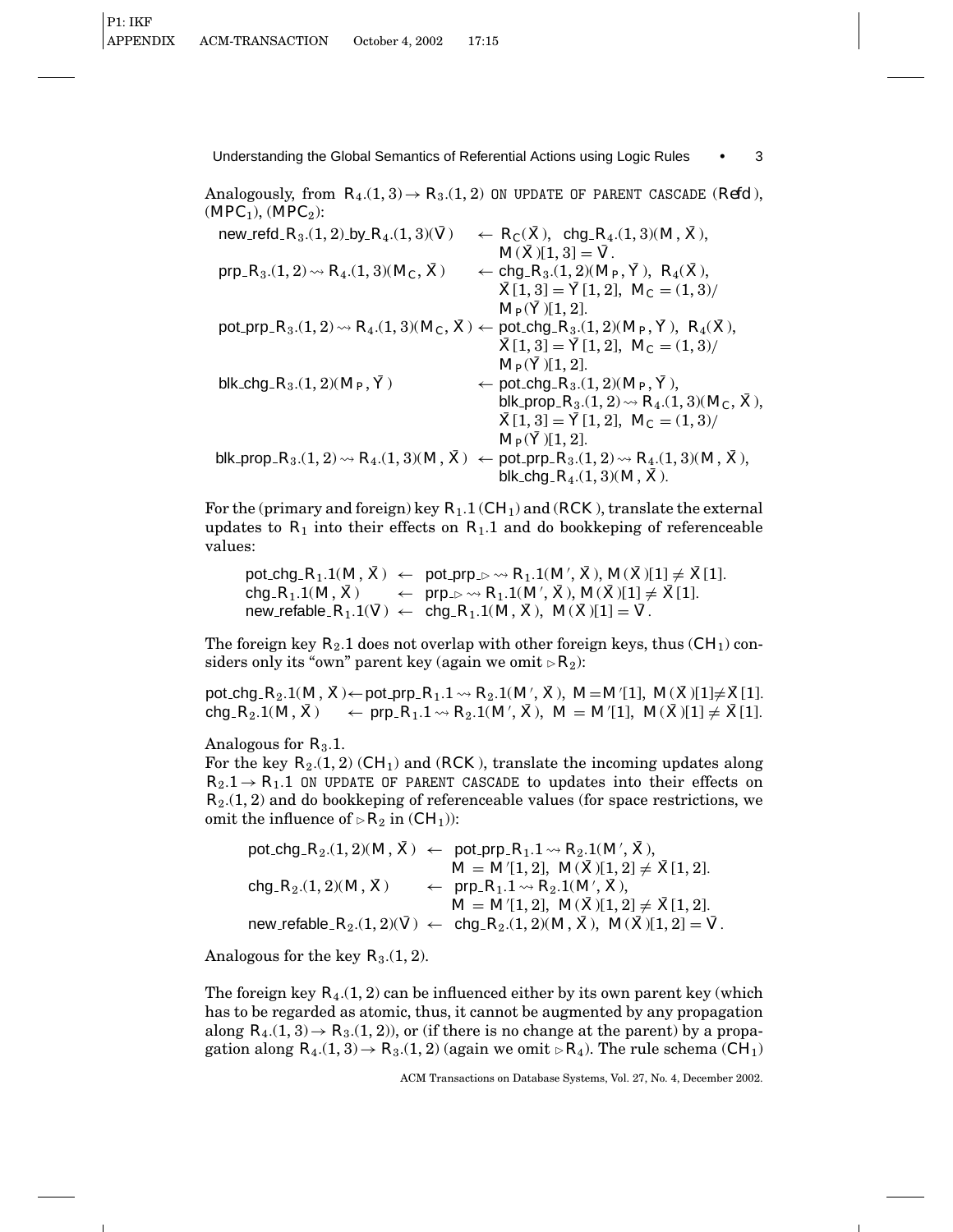yields the following rules:

pot chg *R*4.(1, 2)(*M*, *X*¯ ) ← pot prp *R*2.(1, 2)Ã *R*4.(1, 2)(*M*<sup>0</sup> , *X*¯ ), *M* = *M*1[1, 2], *M*(*X*¯ )[1, 2] 6= *X*¯ [1, 2]. chg *R*4.(1, 2)(*M*, *X*¯ ) ← prp *R*2.(1, 2)Ã *R*4.(1, 2)(*M*1, *X*¯ ), *M* = *M*1[1, 2], *M*(*X*¯ )[1, 2] 6= *X*¯ [1, 2]. pot chg *R*4.(1, 2)(*M*, *X*¯ ) ← pot prp *R*3.(1, 2)Ã *R*4.(1, 2)(*M*<sup>0</sup> , *X*¯ ), *M* = *M*1[1, 2], *M*(*X*¯ )[1, 2] 6= *X*¯ [1, 2]. chg *R*4.(1, 2)(*M*, *X*¯ ) ← prp *R*3.(1, 2)Ã *R*4.(1, 2)(*M*1, *X*¯ ), ¬∃*M*<sup>2</sup> : prp *R*2.(1, 2)Ã *R*4.(1, 3)(*M*2, *X*¯ ), *M* = *M*1[1, 2], *M*(*X*¯ )[1, 2] 6= *X*¯ [1, 2].

Analogous for  $R_4(1,3)$ .

(*MCN*) contributes rules for  $R_4(1, 2)$  and  $R_4(1, 3)$  since there we have overlapping foreign keys which are changed by different parent key propagations:

$$
\begin{aligned} \text{blk\_chg\_}R_4. (1,2) (M,\,\bar{X}) &\leftarrow \text{ pot\_chg\_}R_4. (1,2) (M,\,\bar{X}), \\ &\text{prp\_}R_3. (1,2) \leadsto R_4. (1,3) (M',\,\bar{X}), \\ &\text{M[1]} = M'[1],\,\, \neg \, \text{rem\_refable\_}R_2. (1,2) (M(\bar{X})[1,2]), \\ &\text{~~} \neg \, \text{new\_refable\_}R_2. (1,2) (M(\bar{X})[1,2]). \end{aligned}
$$

 $blk\_chg_R(A,1,3)(M,\bar{X}) \leftarrow pot_chg_R(A,1,3)(M,\bar{X})$ ,  ${\sf prp}_{{\text{-}}}{R_2}.(1,2) {\,\, \sim \,\,} R_4.(1,2)(M',{\textstyle \, \bar{X}}),$  $M[1] = M'[1], \neg$  rem\_refable\_ $R_3.(1,3)(M(\bar{X})[1,3]),$  $\neg$  new\_refable  $R_3(1, 3)(M(\bar{X})[1, 3])$ .

Finally, the schema (*CH*2) adds the following rules for interferences between the overlapping foreign keys  $R_4(1, 2)$  and  $R_4(1, 3)$ :

allow\_chg\_ $R_4$ .(1.2)∩(1, 3)( $M, \overline{X}$ ) ←  $\text{chg}_R(R_4(1,2)(M_1,\bar{X}), \neg \text{blk\_chg}_R(R_4(1,2)(M_1,\bar{X}), M = M_1[1],$ chg  $R_4$ .(1, 3)( $M_2$ ,  $\bar{X}$ ),  $\neg$  blk chg  $R_4$ .(1, 3)( $M_2$ ,  $\bar{X}$ ),  $M = M_2[1]$ .  $blk\_chg_R(1, 2)(M, \bar{X}) \leftarrow \text{pot\_chg_R(1, 2)(M, \bar{X})},$  $\neg$  allow\_chg\_ $R$ .(1, 2)  $\cap$  (1, 3) ( $M', \bar{X}$ ),  $M' = M[1]$ .  $blk\_chg\_R_4.(1, 3)(M, \bar{X}) \leftarrow \text{pot\_chg\_R_4.(1, 3)(M, \bar{X})},$  $\neg$  allow\_chg\_ $R$ .(1, 2)  $\cap$  (1, 3) ( $M', \bar{X}$ ),  $M' = M[1]$ .

Evaluating this program wrt. the well-founded semantics (via the AFP characterization) yields the following sequence of truth values (e.g., "tftf..." denoting "true-false-true-false-..."):

| $\triangleright$ mod_ $R_1(1/n,(a,\ldots))$                             | tttt          |
|-------------------------------------------------------------------------|---------------|
| pot_chg_ $R_1.1(1/n,(a,))$                                              | tttt.         |
| pot_prp_ $R_1$ .1 $\rightsquigarrow R_2$ .1(1/n, (a, b, ))              | tttt          |
| pot_chg_ $R_2(1,2)(1/n,(a,b,\ldots))$                                   | tttt          |
| pot_prp_ $R_2$ .(1, 2) $\rightsquigarrow R_4$ .(1, 2)(1/n, (a, b, c, )) | tttt $\ldots$ |
| pot_chg_ $R_4.(1,2)(1/n,(a,b,c,))$                                      | tttt          |
| pot_prp_ $R_1$ .1 $\rightsquigarrow R_3$ .1(1/n, (a, c, ))              | tttt          |
| pot_chg_ $R_3(1, 2)(1/n, (a, c, \ldots))$                               | tttt.         |
| pot prp $R_3(1,2) \rightsquigarrow R_4(1,3)(1/n, (a, b, c, \ldots))$    | tttt.         |
| pot_chg_ $R_4$ .(1, 3)(1/n, (a, b, c, ))                                | tttt          |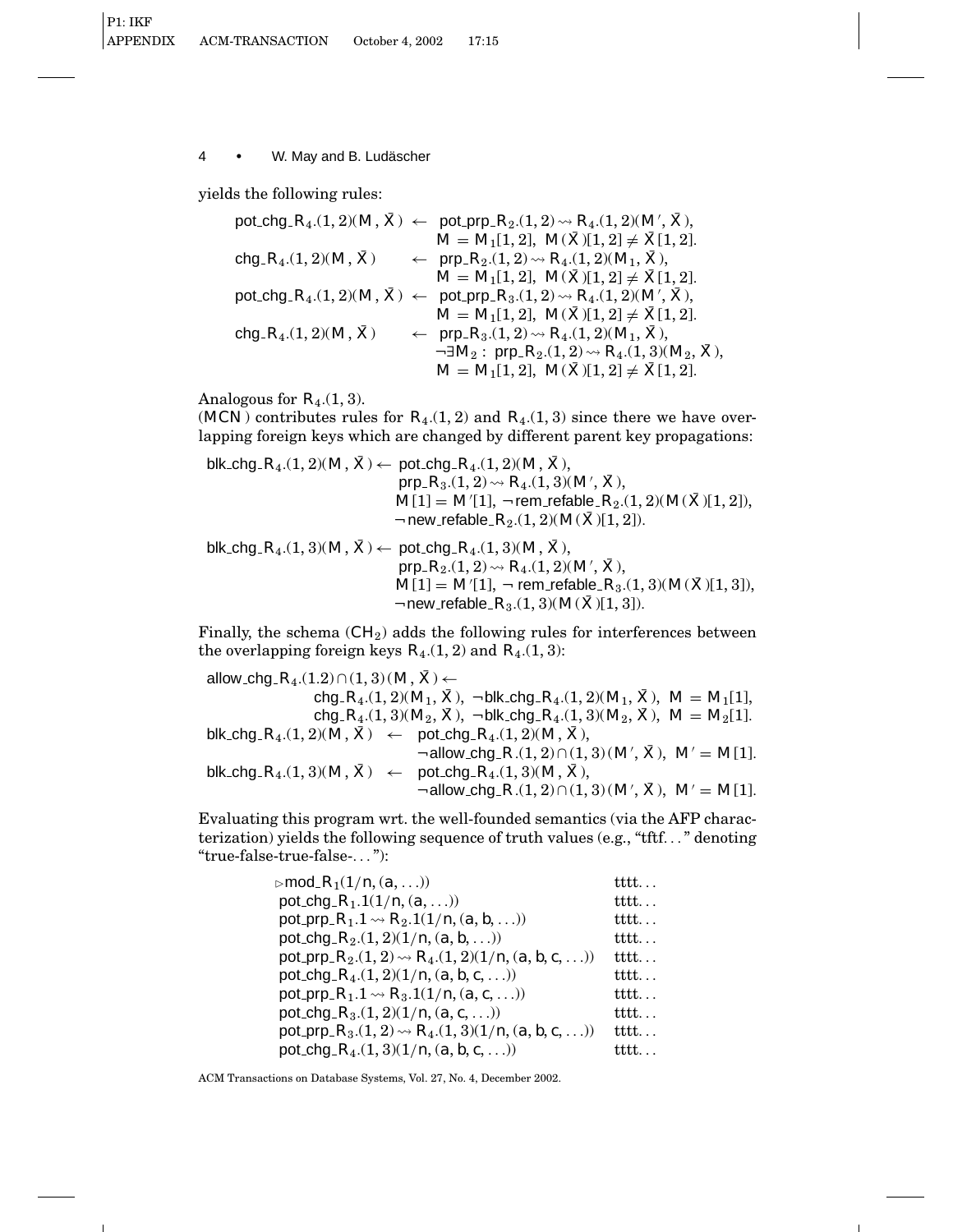| mod_ $R_1(1/n,(a,\ldots))$                                          | $\text{tff.}$        |
|---------------------------------------------------------------------|----------------------|
| chg_ $R_1$ .1(1/n, (a, ))                                           | $\text{tftf.} \dots$ |
| prp_ $R_1$ .1 $\rightsquigarrow R_2$ .1(1/n, (a, b, ))              | $\text{tftf.}$       |
| chg_ $R_2$ .(1, 2)(1/n, (a, b, ))                                   | $\text{tftf.}$       |
| prp_ $R_2$ .(1, 2) $\rightsquigarrow R_4$ .(1, 2)(1/n, (a, b, c, )) | $\text{tff.}\ldots$  |
| chg_ $R_4.(1,2)(1/n,(a,b,c,))$                                      | $\text{tftf.}$       |
| prp_ $R_1$ .1 $\rightsquigarrow R_3$ .1(1/n, (a, c, ))              | $\text{tff.} \dots$  |
| chg_ $R_3(1,2)(1/n,(a, c, \ldots))$                                 | $\text{tff.}\ldots$  |

prp  $R_3(1, 2) \rightarrow R_4(1, 3)(1/n, (a, b, c, \ldots))$  tftf... chg  $R_4(1, 3)(1/n, (a, b, c, \ldots))$  tftf...

Understanding the Global Semantics of Referential Actions using Logic Rules • 5

| new_refable_ $R_1.1(n)$                                          | $\text{tff.}\ldots$ |
|------------------------------------------------------------------|---------------------|
| new_refable_ $R_2$ . $(1, 2)$ $(n, b)$                           | $\text{tff.}$       |
| new_refable_ $R_3(1,2)(n, c)$                                    | $\text{tff.} \dots$ |
| new_refd_ $R_1.1$ _by_ $R_2.1(n)$                                | $\text{tff.}\ldots$ |
| new_refd_ $R_2$ .(1, 2)_by_ $R_4$ .(1, 2)( <i>n</i> , <i>b</i> ) | $\text{tff.}\ldots$ |
| new_refd_ $R_3(1,2)$ _by_ $R_4(1,3)(n, c)$                       | $\text{tff.}\ldots$ |
|                                                                  |                     |

| tftf…                |
|----------------------|
| tftf…                |
| tftf…                |
| $\text{tff.}\ldots$  |
| tftf…                |
| $\text{tftf.}\ldots$ |
| $\text{tfif.}\,$     |
| $\text{tftf.}$       |
| $\text{tftf.} \dots$ |
| $\text{tftf.} \dots$ |
| $\text{tff.}\ldots$  |
| tftf…                |
|                      |

Thus, all actual modifications and changes, as well as all blockings are undefined in the well-founded model. Nevertheless, the modification is admissible.

# B. GAME-THEORETIC CHARACTERIZATION OF REFERENTIAL ACTIONS WITH UPDATES

In this section, we present an equivalent game-theoretic characterization of maximal admissible sets of updates. Here, we need to consider also a *history* of the game which was not required for the simpler game-theoretic characterization in Section 3.3 with deletions only (which was in the famous *win-move*-style).

For given  $U_{\triangleright}$ , Player I claims a subset  $U \subset U_{\triangleright}$  to be maximal and admissible. In her first move, Player  $\Box$  chooses to falsify either the maximality or the admissibility. If Player II challenges the maximality, she chooses a proper superset *U'* such that  $U \subsetneq U' \subset U_{\triangleright}$  which she claims to be maximal and admissible, then the roles are changed. Thus, after finitely many moves, a player challenges the admissibility of a set *U* suggested by the other player by examining this set with respect to its coherence and feasibility by questions.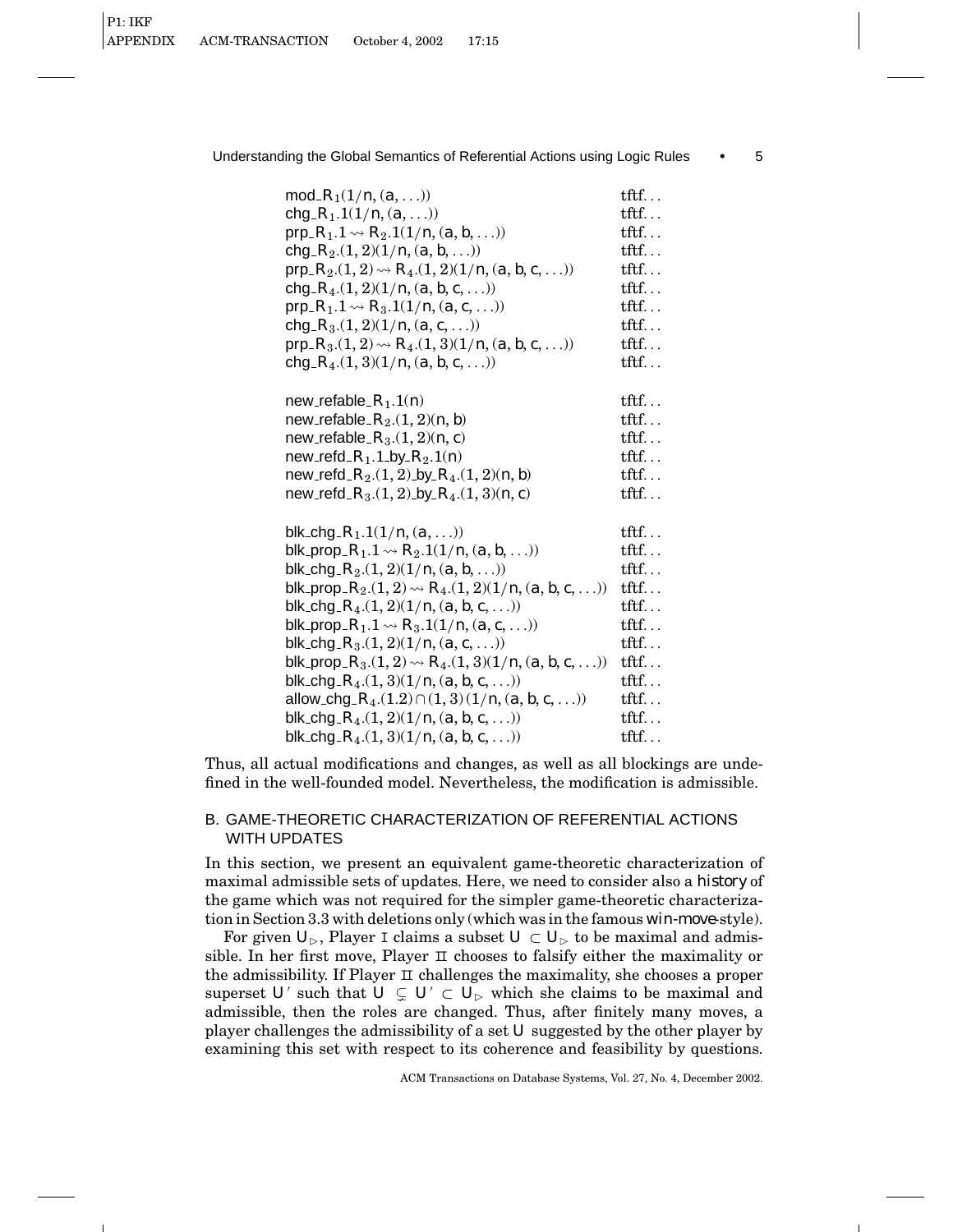The other player has to defend *U* to be admissible by stepwise showing what updates are actually executed. By doing this, he constructs  $\Delta(U)$ . The game is an abstraction of the logic programming characterization in the sense that I uses only non-subsumed updates (anticipating the overall result), thus the details of interfering updates can be ignored. This abstraction step is similar to that in Section 5 for deriving the practical results from the construction of the well-founded and stable models.

# B.1 Rules of the Game

# B.1.1 *Setting and Initialization*

*Setting.* The positions of the game are all tuples of the database *D*: *R*( $\bar{x}$ ) such that  $R(\bar{x}) \in D$  and  $|\{\sum_{ins} R(\bar{X}) \text{ such that } \sum_{ins} R(\bar{X}) \in U_{\triangleright}\}|$  many positions  $\epsilon$ . Thus, the "board" is practically a graphical representation of the database (see Example 15 and Figures 6–8). The game is played by putting *plates* that represent the update operations performed on the database: Each plate consists of a source tuple  $(\in D)$ , an update (over the active domain of the database and the updates;  $\text{adom}(D) \cup \text{adom}(U_{\triangleright})$ , and a result tuple, for example,  $|R(a, b, c)|$  mod  $R([1/x, 2/y], (a, b, c)| R(x, y, c)|$ . The update plates also contain positions  $\Box$  (as many boxes as there are atomic updates described by the plate), indicating how many cascading steps are needed for founding the update. Each position can be filled with a pebble (as a question) or with a number. For example, for the above plate, there are two positions (for [1/*x*] and for [2/ *y*]):  $R(a, b, c)$ | mod\_ $R([1/x, 2/y], (a, b, c))$  $\langle 2, \bullet \rangle | R(x, y, c)$ | means that the modification of position 1 to *x* is founded by two cascading steps, and II currently forces I to tell her how many steps are needed for founding the modification [2/ *y*]. There are four kinds of update plates:

| No change:    | $ R(\bar{x}) $ unchanged $ R(\bar{x}) $ ,                                                                         |
|---------------|-------------------------------------------------------------------------------------------------------------------|
| Deletion:     | $ R(\bar{x}) $ del $R(\bar{x})$ $ z $ ,                                                                           |
| Insertion:    | $ \varepsilon $ ins $R(\bar{x}) \langle \Box \rangle  R(\bar{x}) $ ,                                              |
| Modification: | $ R(\bar{x})  \text{mod.} R([m_1, , m_n], \bar{x}) \langle \Box^n \rangle   R(M(\bar{x})) $ ; $M = [m_1, , m_n].$ |

*Player I: Start.* Player I claims that a set  $U \subset U_{\triangleright}$  of updates is maximal admissible and puts the following plates with numbers on suitable positions:

| $ R(\bar{x}) $ del $R(\bar{x})\langle 0\rangle  \varepsilon $                                                                                          | $:$ ⊳del_ $R(\bar{x}) \in U$              |
|--------------------------------------------------------------------------------------------------------------------------------------------------------|-------------------------------------------|
| $\big R(\bar x) \text{\sf mod}_\_R([m_1,,m_n], \bar x)\langle 0^n\rangle R(M(\bar x)) :\text{\sf \small \texttt{b}}\text{\sf mod}_\_R(M,\bar x)\in U;$ |                                           |
|                                                                                                                                                        | $M = [m_1, , m_n]$                        |
| $\varepsilon$  ins_ $R(\bar{x})$ $\langle 0 \rangle   R(\bar{x}) $                                                                                     | : $\triangleright$ ins $R(\bar{x}) \in U$ |

B.1.2 *Questions and Answers.* The game is played such that Player II asks "questions", attacking the claim of Player  $I: \Pi$  attacks the admissibility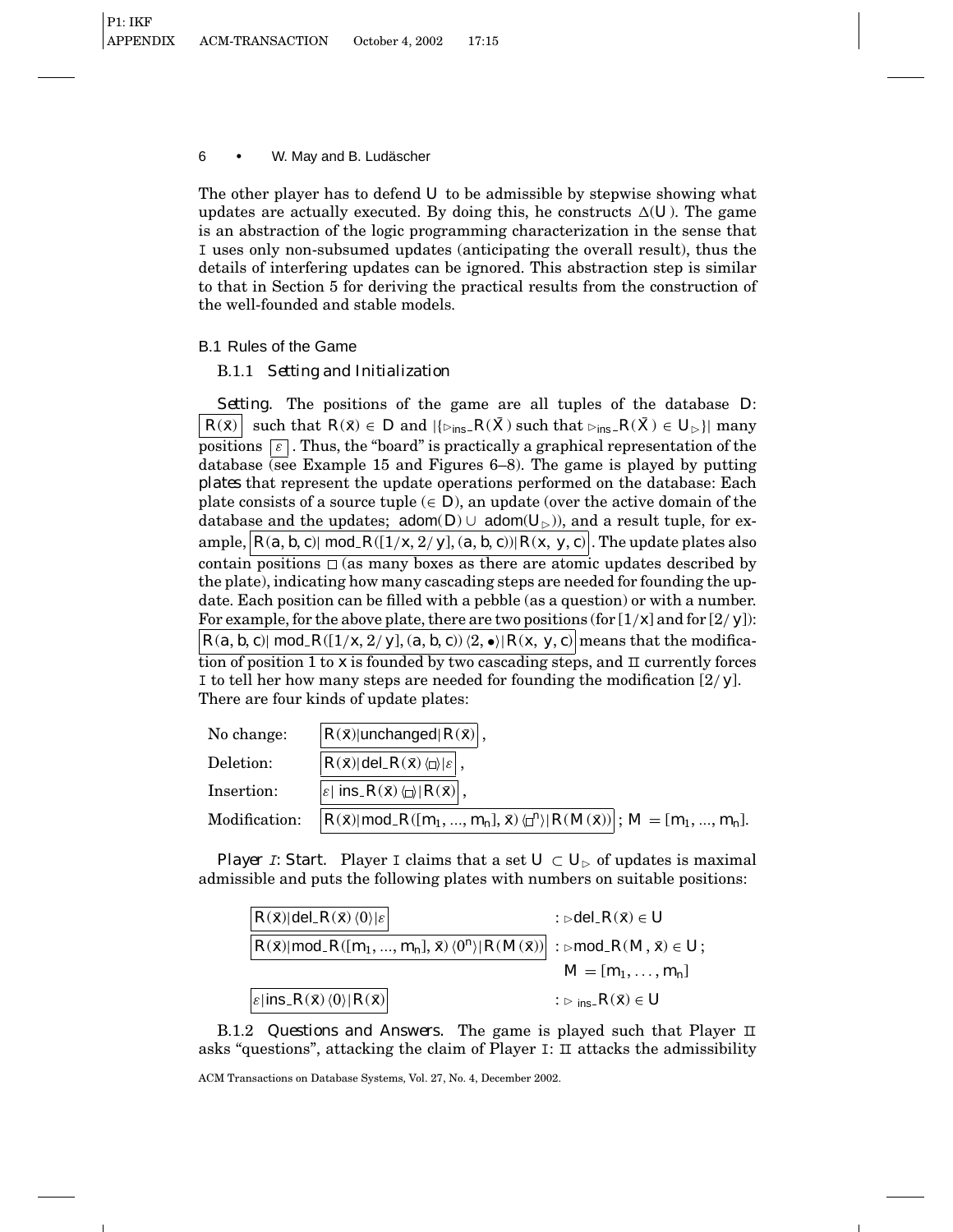(cf. Definition 4.1) of *U*, that is, foundedness, completeness, and feasibility. Coherence is inherent to the game, and uniqueness of key values is guaranteed by the winning conditions. I has to answer each attack—if he has no answer, he loses. We will describe each aspect below by *attack-defense*-pairs: II asks a question by pointing to an instance of one of the above aspects, and I has to show how to guarantee the respective property. In most answers, I will put a new plate (thereby constructing  $\Delta(U)$ ); then the number positions of the plate are initially empty.

*Completeness/Cascading.* If an update plate is positioned on a tuple that has a child tuple with a CASCADE reference,  $\Box$  can ask I to cascade the update (e.g., when trying to follow a DC<sup>∗</sup> ◦ DR or DC<sup>∗</sup> ◦ DN chain to a *problem situation*). II answers by materializing the cascaded update:

*Cascade Attack.* For a deletion plate  $\overline{R_P(\bar{y})}$  del  $\overline{R_P(\bar{y})}$  ( $\downarrow$ )  $|\varepsilon|$  or a modification plate  $\boxed{R_P(\bar{y})|\text{mod}_R R_P(M_P, \bar{y})\langle\,\rangle|\ldots}$ , a rac  $R_C.\vec{F}\to R_P.\vec{K}$  ON DELETE/UPDATE OF PARENT CASCADE, and a tuple  $R_C(\bar{x})$  s.t.  $\bar{x}[\bar{F}] = \bar{y}[\bar{K}]$  and—in case of a modification—  $\bar{y}[\bar{K}] \neq M_P(\bar{y})[\bar{K}]$ , Player II can put a *propagate-wire* labelled with the *ric* from the updated parent tuple to the referencing tuple, asking "what about this reference?":



*Cascade Answer.* A *propagate-wire* from a plate  $\overline{R_P(\bar{y})}$  del  $\overline{R_P(\bar{y})}$  ( $\downarrow$ ) $|\varepsilon|$  or  $R_P(\bar{y})$ |mod\_ $R_P(M_P, \bar{y})\langle\ldots\rangle$  to a tuple  $R_C(\bar{x})$  is answered by putting a plate  $R_C(\bar{x})$ |del  $R_C(\bar{x})$   $\bigoplus |\varepsilon|$  respectively  $\big| R_C(\bar{x}) | \text{mod } R_C(M_C, \bar{x}) \big| \big| \dots \big|$  onto  $R_C(\bar{x})$ , and putting an action wire labelled with  $R_C \cdot \vec{F} \rightarrow R_P \cdot \vec{K}$  from the update component of the parent to the update component of the child.



If the target tuple already holds a plate, there is nothing more to do than adding an action wire from the update component of the parent to the update component of the child. Player I loses if the plates are inconsistent (i.e., the child plate does not represent the correct key value—trapped).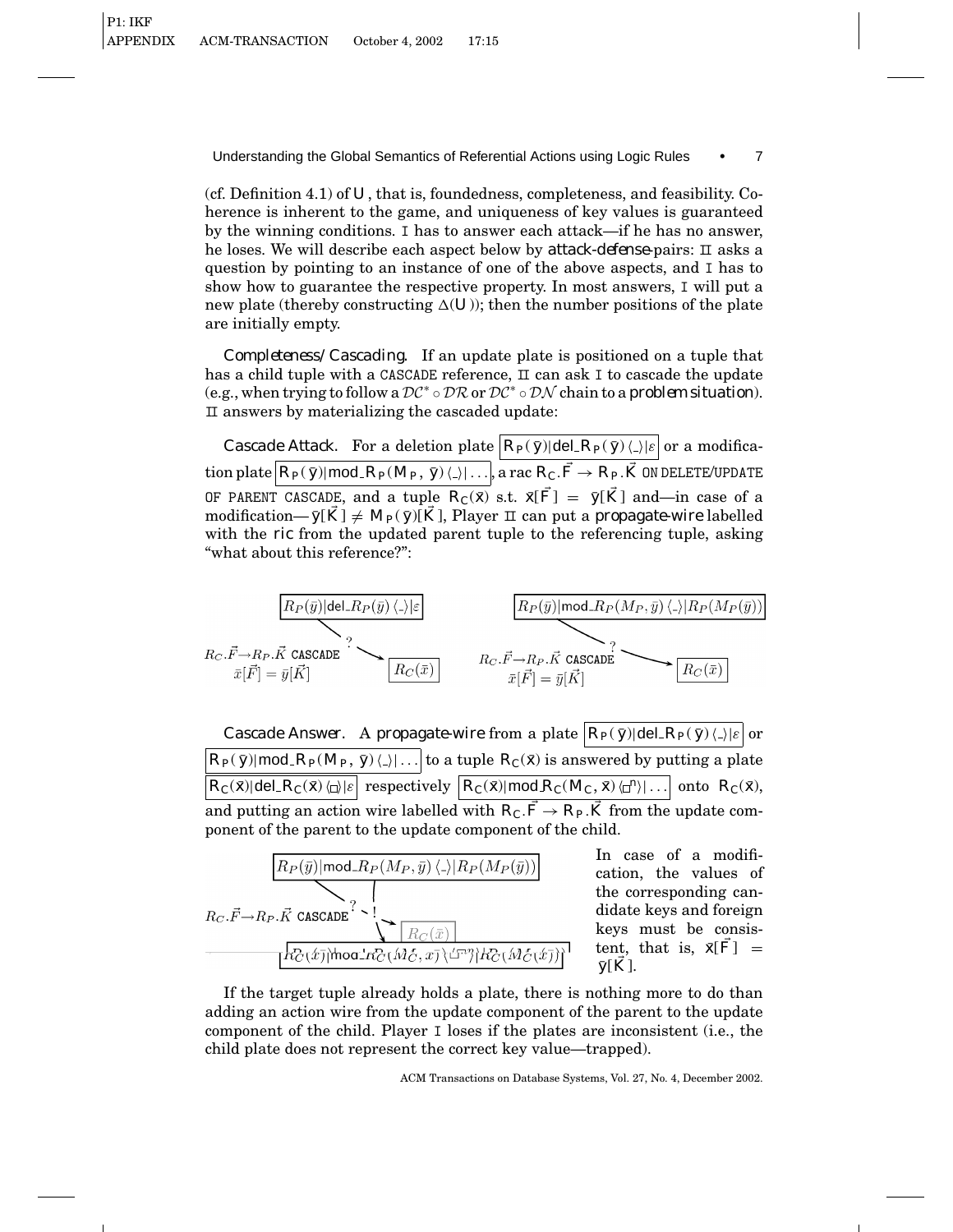*Feasibility: Restricting.* If an update plate is positioned on a tuple that has a child tuple with a RESTRICT reference,  $\Box$  can show the reference and wins immediately:

*Restrict Attack.* For a deletion plate  $R_P(\bar{y})$ |del  $R_P(\bar{y})\langle\ \rangle|\varepsilon|$  or a modification plate  $|R_P(\bar{y})| \text{mod}_R P(M, \bar{y}) \langle . \rangle | \dots$ , a *rac*  $R_C$ .  $\vec{F} \rightarrow R_P$ .  $\vec{K}$  on delete/update of parent RESTRICT, and a tuple  $R_C(\bar{x})$  s.t.  $\bar{x}[\bar{F}] =$  $\bar{y}$ [*K*], Player  $\pi$  can point to this tuple, and Player I immediately loses.



*Feasibility: No Action.* If an update plate is positioned on a tuple that has a child tuple with a NO ACTION reference,  $\pi$  can show the reference, asking what happens to that child/reference. I answers by showing (claiming) that the child is deleted or modified (which must be founded from somewhere else and which must be admissible, leading to  $\mathbb{I}'$ 's next move):

*No Action Attack.* For a deletion plate  $|R_P(\bar{y})|$ del  $R_P(\bar{y})\langle$ .) $|\varepsilon|$  or a modifica- $\cosh\left(R_P(\bar{\textit{y}}) | \textsf{mod} \textit{.} R_P(M_P,\bar{\textit{y}})\langle .\rangle | \ldots\right]$  a  $\mathit{rac}\,R_C.\vec{F}\!\rightarrow R_P.\vec{K}$  on delete/update OF PARENT NO ACTION, and a tuple  $R_C(\bar{x})$  such that  $\bar{x}[\bar{F}] = \bar{y}[\bar{K}]$  and—in case of a modification— $\bar{y}[K] \neq M_P(\bar{y}[\bar{K}], \text{ Player } \Pi \text{ can put a no-action-wire la$ belled with the *ric* from the source tuple of the update to the referencing tuple, asking "what about this reference?" (the deletion situation on the left side will be continued in Example 13 with the answer and a following *Founding Attack* step):



*No Action Answer.* For showing how the referencing tuple is adapted, Player  $\text{II}$  puts some (consistent) update plate on the result tuple.

Such situations frequently occur in a diamond, where the update cascades along another way (cf. the Example 15 that describes a complete game).

*Example* 13 *Update Game—Selected Steps.*

Continuing the above situation (left side; deletion), I puts a deletion plate on the referencing tuple, arguing that this tuple will also be deleted. Note that this "deletion" is at that time just a claim, and its *foundedness* will very probably be attacked by  $\pi$  (as will be shown below).

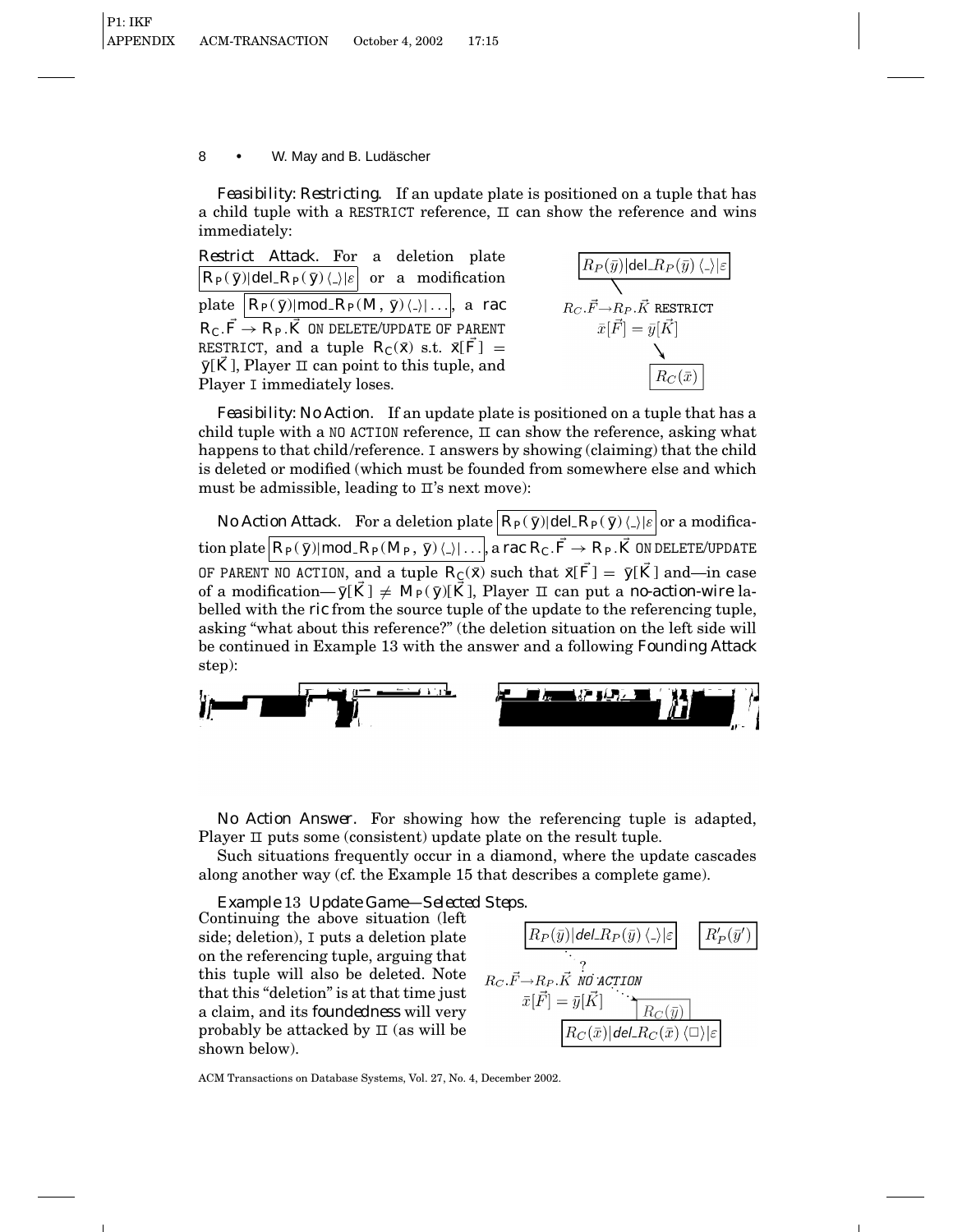In case that the referencing tuple already holds a plate, there is nothing to do. In this case, player I loses if the plates are inconsistent (i.e., the child plate does not represent the correct key value—again trapped).

*Founding.* If I answers—for example as described above—with putting a delete or update plate somewhere,  $\scriptstyle\rm II$  can ask him how this modification is founded (or, if it is an update plate where several foreign keys change, how each component of it is founded). I has to answer by showing a parent that cascades an appropriate modification, and by saying how many steps are needed to prove the correctness.

| Founding Attack. For any plate with some empty number position,                                                                                                                                          |
|----------------------------------------------------------------------------------------------------------------------------------------------------------------------------------------------------------|
| $ R(\bar{x}) $ del $ R(\bar{x})\langle\Box\rangle \varepsilon $ or $ R(\bar{x}) $ mod $R([m_1,\ldots,m_n],\bar{x})\langle k_1,\ldots,\Box,\ldots,k_n\rangle \ldots $ , Player                            |
| $\overline{\mathbf{I}}$ can place a pebble on the number position, asking "why $m_i$ ?":                                                                                                                 |
| $\boxed{R(\bar{x}) \text{del}_R(\bar{x})\langle\bullet\rangle \varepsilon }$ or $\boxed{R(\bar{x}) \text{mod}_R([m_1, , m_n], \bar{x})\langle k_1, , k_{i-1}, \bullet, k_{i+1}, , k_n\rangle \ldots }$ . |

*Example* 13 *Update Game—Selected Steps (Cont'd).*

Continuing the above situation,  $\Box$  will ask how the newly placed deletion plate is founded (by putting a pebble on the empty " $\vec{a}$ " on the plate).

$$
R_P(\bar{y})|del.R_P(\bar{y})\langle\mathcal{p}|\varepsilon
$$
\n
$$
R_C.\vec{F} \rightarrow R_P.\vec{K} \text{ NO } \text{ACTION}
$$
\n
$$
\bar{x}[\vec{F}] = \bar{y}[\vec{K}] \frac{R_C(\bar{y})}{R_C(\bar{x})|del.R_C(\bar{x})\langle\bullet\rangle|\varepsilon}
$$

*Founding Answer.* For a new pebble,  $R_C(\bar{x})$ |del\_ $R_C(\bar{x})\langle \bullet \rangle |\varepsilon|$  respectively  $R_C(\bar{x}$ ||mod\_ $R_C([m_1, ..., m_n], \bar{x})\langle k_1, ..., k_{i-1}, \bullet, k_{i+1}, ..., k_n \rangle| \dots$ , I chooses a suitable plate for founding the questioned update (this can be either a plate that is already present, or I puts a new plate):

 $-\text{in case of a deletion:}\left[R_P(\bar{y})\middle|\text{del}\right]R_P(\bar{y})\left(\frac{1}{\epsilon}\right)\text{such that }\bar{x}[\vec{F}]=\bar{y}[\vec{K}], \text{or}$ —in case of a modification:  $\boxed{R_P(\bar{y}) \mid \text{mod.} R_P(M_P, \bar{y}) \langle \ldots \rangle}$  such that  $\bar{x}[\vec{F}] =$  $\vec{y}[\vec{K}], [\vec{m_1}, ..., \vec{m_n}][\vec{F}] = \vec{F}/\overline{M_P(\vec{y})[\vec{K}]}, \text{and } \vec{m_i} \in \vec{F}/\overline{M_P(\vec{y})[\vec{K}]}.$ 

Then, I adds an *action-wire* marked with a *ric*  $R_C \cdot \vec{F} \rightarrow R_P \cdot \vec{K}$  from the update component of the founding plate to the update component del  $R_C(\bar{x})$  respectively mod  $R_C([m_1 \ldots, m_n], \bar{x}) \langle k_1, \ldots, k_{i-1}, k_i, k_{i+1}, \ldots, k_n \rangle$  of the plate under consideration and replaces the pebble by some  $k_i \in \mathbb{N}$  (claiming that the update is founded in *ki* steps):



ACM Transactions on Database Systems, Vol. 27, No. 4, December 2002.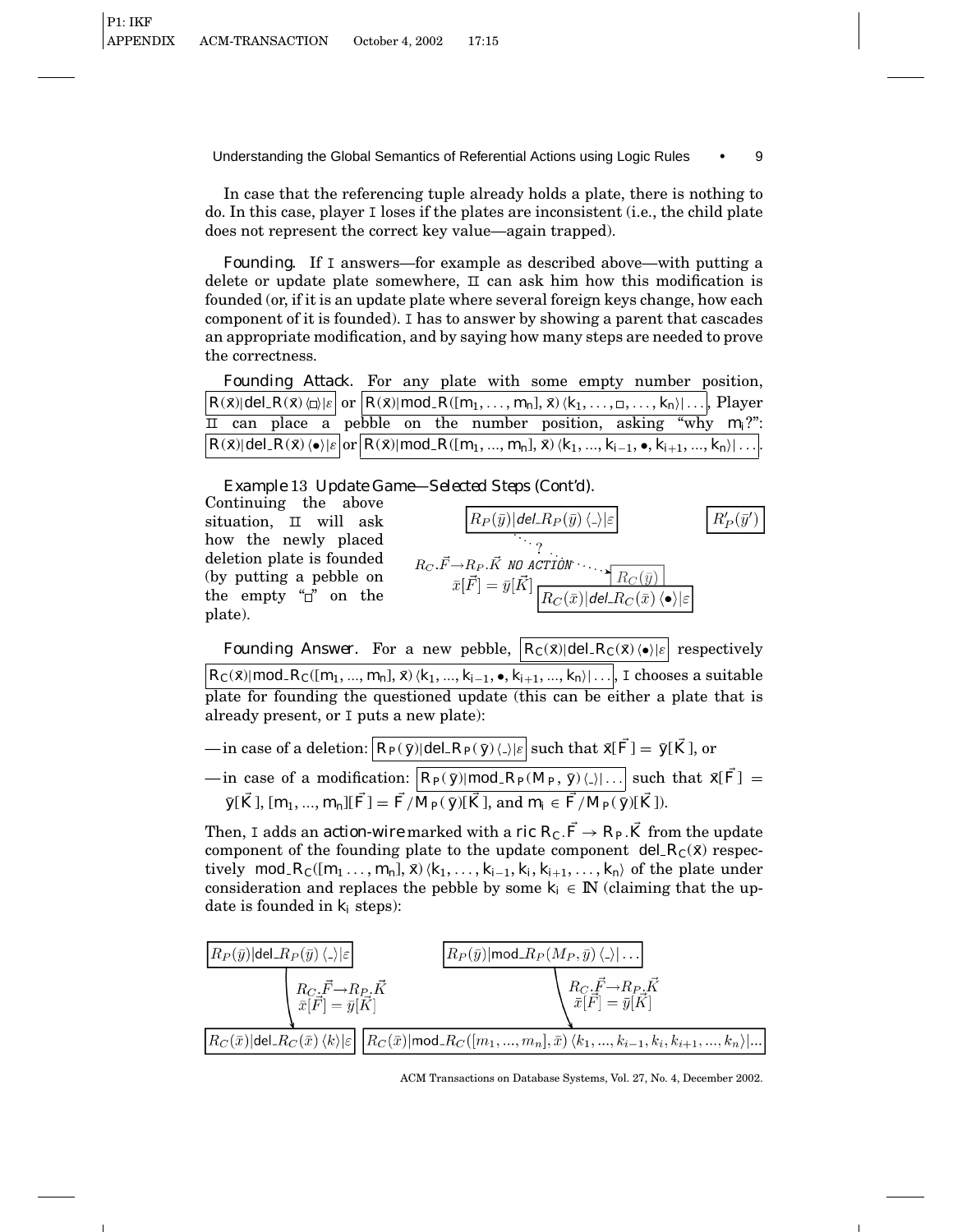*Example* 13 *Update Game—Selected Steps* (*Cont'd* )*.* Consider again the above situation. Player I answers the pebble by showing another parent tuple (now,  $R'_P(\bar{y}')$  comes actually into play) of the referencing tuple from which the deletion cascades, and telling how many steps are required from a founding update:

$$
R_C.\vec{F} \to R_P.\vec{K} \text{ NO } \text{ACTION}
$$
\n
$$
R_C.\vec{F} \to R_P.\vec{K} \text{ NO } \text{ACTION}
$$
\n
$$
\overline{x}[\vec{F}] = \overline{y}[\vec{K}]
$$
\n
$$
R_C(\overline{y}) | \text{del.}R_C(\overline{x})
$$
\n
$$
R_C.\vec{F}' \to R_P.\vec{K}' \text{ CO } \text{ACTION}
$$
\n
$$
R_C(\overline{y}) | \text{del.}R_C(\overline{x})
$$
\n
$$
R_C.\vec{F}' \to R'_P.\vec{K}' \text{ CASCADE}
$$
\n
$$
\overline{x}[\vec{F}'] = \overline{y}'[\vec{K}']
$$

The next move by II is probably again a *Founding Attack* against the new plate.

This is continued until I's answers reach a founding external update (showing only the right side of the example board): I places the pebble on the update plate at  $R'_P(\bar{y}')$ ,  $\Box$  replaces it by a "1" and links it to the founding update plate for an external update, del  $R_{P}^{\prime\prime}(\bar{y}^{\prime\prime})$  (which has been put in the initialization).



*Feasibility: Referenced Parents Needed.* Feasibility of an update is not only concerned with the children of the tuple (as handled above by *Restrict Attack* and *No Action Attack*), but has also to consider updates of foreign keys, searching for parents.

If I answers with putting an update plate somewhere that changes a foreign key, II can ask him what parent is referenced (note that this is different from asking how the update is founded). I has to answer by showing a parent that provides an appropriate key value (this can either be an unchanged tuple of the original database, or the result of a modification or insertion).

*Referencing Attack.* For a modification  $|R(\bar{x})| \text{mod } R(M, \bar{x}) \langle . \rangle | \dots |$  or inser- $\frac{1}{2}$  ins  $R(\bar{x})\langle \rangle |R(\bar{x})|$  and a *ric R*.  $\vec{F} \to R_P$ .  $\vec{K}$ , Player II can put a *referencewire* with a loose end, labelled with the *ric*, on the result entry, asking "referencing what?":



ACM Transactions on Database Systems, Vol. 27, No. 4, December 2002.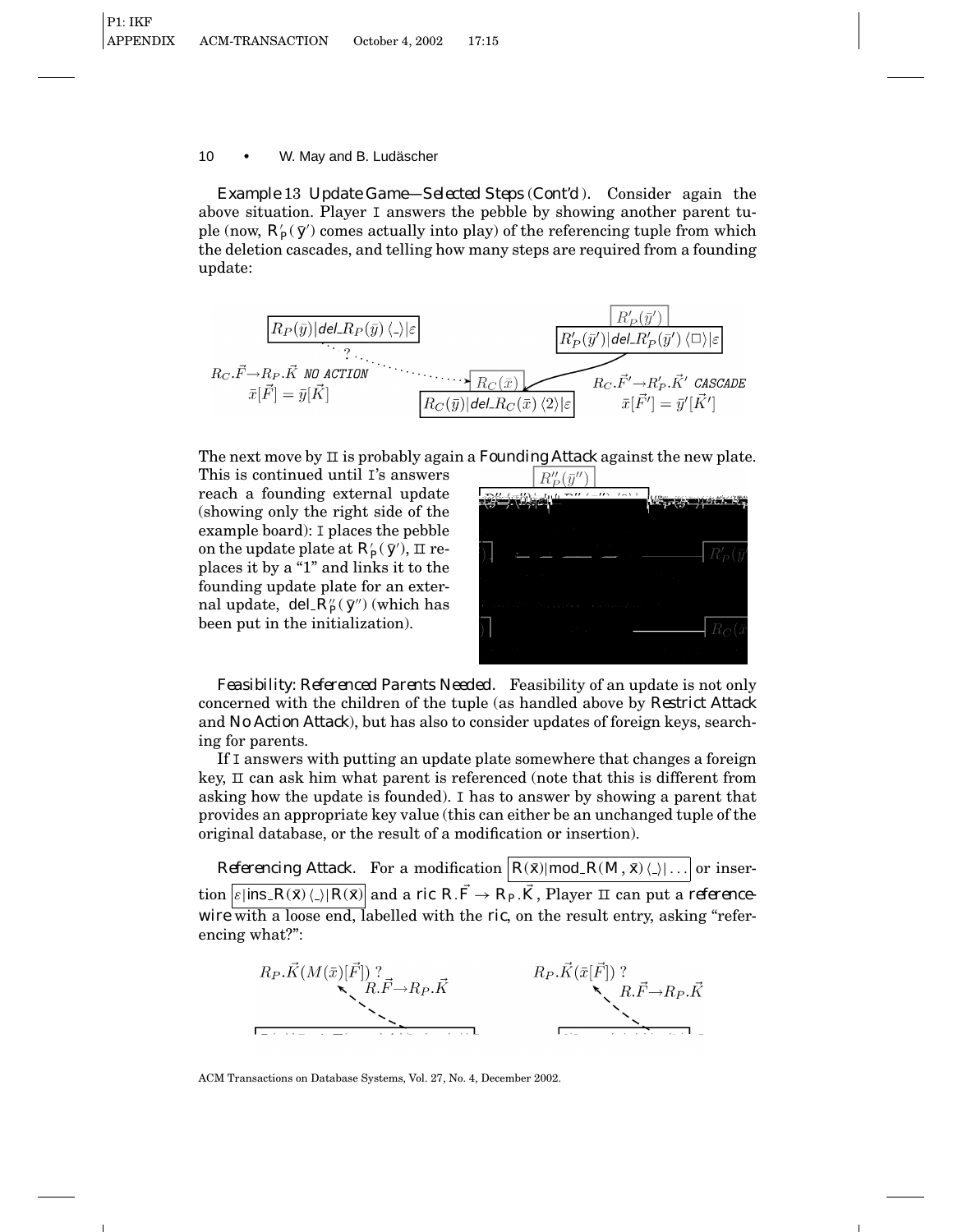*Example* 14 *Update Game: Referencing.* A *Reference Attack* is for example played if a tuple is "moved" from one parent to another: Consider relations *RC*,  $R_P$  and  $R'_P$  with *ric*'s  $R_C(1, 2) \rightarrow R_P(1, 2)$  CASCADE and  $R_C(1, 3) \rightarrow R'_P(1, 2)$ NO ACTION where the foreign keys overlap. Let *D* contain the tuples  $R_P(a, x)$ ,  $R'_P(a, y)$ ,  $R'_P(b, y)$ ,  $R_C(a, x, y)$ . Then, the modification  $\triangleright$  mod  $R_P([1/b], (a, x))$ cascades to mod<sub>-</sub> $R_C([1/b], (a, x, y))$ , resulting in the tuple  $R_C(b, x, y)$  that now references  $R'_p(b, y)$ . The game starts with the database and the plate  $|R_P(a, x)| \text{mod } R_P([1/b], (a, x)) \langle 0 \rangle | R_P(b, x)$ . After playing *Cascade Attack* and *Cascade Answer*, the situation looks as depicted below. In this situation, Player  $\Box$ —knowing that the reference from  $R'_P(a, y)$  breaks—plays *Reference Attack* for the reference  $R_C(1,3) \rightarrow R'_P(1,2)$ :



Player I has then to find a target for the open reference.

*Referencing Answer.* A dangling reference wire starting in a plate  $\overline{\ldots \ldots \ldots \lvert R_C(\bar x) \rvert}$  labelled with a *ric*  $R_C \cdot \vec{F} \to R_P \cdot \vec{K}$  is answered by connecting it to a plate (which also can be positioned in this move on a tuple not holding a plate) such that the result tuple provides the referenced key value  $R_P(\bar{y})$ , i.e.,  $\bar{y}[K] = \bar{x}[F]$ :

| $ R_P(\bar{y}) $ unchanged $ R_P(\bar{y}) $               | $\left \varepsilon\right $ ins_ $R_P(\bar{y})\left\langle \right \right  R_P(\bar{y})\right $ | $\left  R_P(\bar z)   {\sf mod} \_R_P(M,\bar z) \left\langle \rule{0pt}{2pt} \right. \right\rangle \!\! \left  R_P(M(\bar z)) \right $ |
|-----------------------------------------------------------|-----------------------------------------------------------------------------------------------|----------------------------------------------------------------------------------------------------------------------------------------|
| $R_C.\vec{F}\rightarrow R_P.\vec{K}$                      | $R_C.\vec{F}\rightarrow R_P.\vec{K}$                                                          | $R_C.\vec{F} \rightarrow R_P.\vec{K}$                                                                                                  |
| $\left  \ldots \right  \ldots \left  R_C(\bar x) \right $ | $\left  \ldots \right  \ldots \left  R_C(\bar{x}) \right $                                    | $\left  \ldots \right  \ldots \left  R_C(\bar{x}) \right $                                                                             |

In case that I puts a new plate,  $\Box$  can again attack its founding and admissibility.

*Example* 14 *Update Game: Referencing* (*Cont'd* )*.* In the above situation, I takes the open end, puts an unchanged plate on  $R'_P(b,\ y)$  and connects the open end to its result: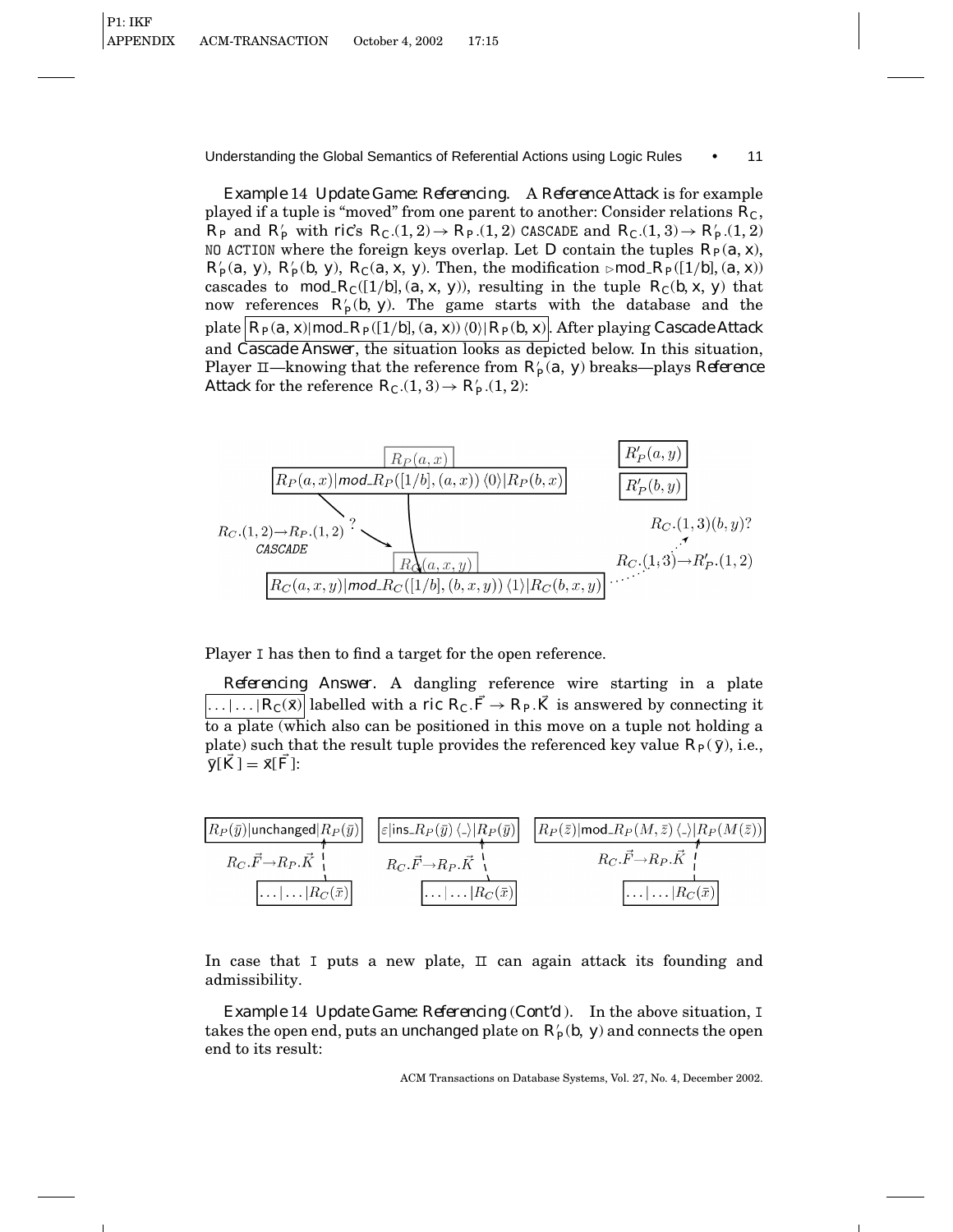

*Key Condition.* If I answers by placing an update or insert plate whose key value does already exist,  $\scriptstyle\rm II$  can ask him how to retain the uniqueness of the key. I can answer by deleting or modifying the other tuple.

*Key Attack.* Player II can put an empty plate  $|R(\bar{x})|$ ?|?| on a database tuple  $R(\bar{x})$  s.t.  $\hat{K}$  is a key of  $R$  and there exists an insertion or modification plate with a result tuple  $R(\bar{y})$  such that  $\bar{x}[\bar{K}] = \bar{y}[\bar{K}]$  asking "what will happen to this tuple?".

*Key Answer.* Player I has to replace/fill the empty plate  $R(\bar{x})$ ?|?| by a delete or update plate (which then has to change the key value).

*Maximality.* Player  $\pi$  has another way to refute I's claim that his proposed set is maximal admissible: with the above attacks, only admissibility was checked. In her first move,  $\Box$  can also claim, that  $U$  is not maximal by choosing a subset *U*<sup> $\prime$ </sup> such that  $U \subsetneq U$ <sup> $\prime$ </sup>  $\subset U$ <sub> $\triangleright$ </sub>. Then, the roles are changed: I now asks questions in order to prove that U' is not admissible (or still not maximal).

B.1.3 *Winning Conditions and Termination.* Some winning conditions have already been mentioned above, for example, when  $\scriptstyle\rm II$  traps I by showing a restricting reference, or when I cheats by putting inconsistent plates, or when he has no defending answer. The more intricate situations have to do with the number of steps to justify an update. Since the game uses a "history", there are no infinite cycles (that lead to drawn positions in the delete-game).

For  $\mathbb{N}_0 \cup \{\bullet\}$  let  $\lt_{\bullet}$  be the complete ordering  $\lt_{\mathbb{N}} \cup \{(\bullet, n) \mid n \in \mathbb{N}_0\}.$ 

For every deletion plate  $P_C = \boxed{R_C(\bar{x})|\text{del}\_R_C(\bar{x})\langle k\rangle|\varepsilon}$ , let

 $k_C := 1 + \min_{\bullet} \{ k_P \mid \text{ there is a plate } P_P = \left| R_P(\bar{\textit{y}}) \right| \text{del} \_R_P(\bar{\textit{y}}) \, \langle k_P \rangle | \varepsilon \right|$  and an action wire labeled with a *ric*  $R_C$ .  $\vec{F} \rightarrow R_P$ .  $\vec{K}$  ON DELETE CASCADE from  $P_P$  to  $C$ .

For every modification plate  $C = \boxed{R_C(\bar{x}) \mid \text{mod}\, R_C(\lfloor c_1, ..., c_n \rfloor, \bar{x}) \langle k_1, ..., k_n \rangle \mid \ldots}$ let  $k_{C_i} := 1 + \min_{\bullet} \{l_j \mid \text{there is a } P_P =$ 

> $R_P(\bar{\textit{y}})$ |mod\_ $R_P(\lceil p_1,\ldots,p_m\rceil,\bar{\textit{y}})\langle l_1,\ldots,l_m\rangle|\ldots|$  and an action wire labeled with a *ric R<sub>C</sub>*.  $\vec{F} \rightarrow 0$ N UPDATE OF PARENT CASCADE from *P* to *C*,  $c_i \in \vec{F}$  and  $p_i \in \vec{K}$ .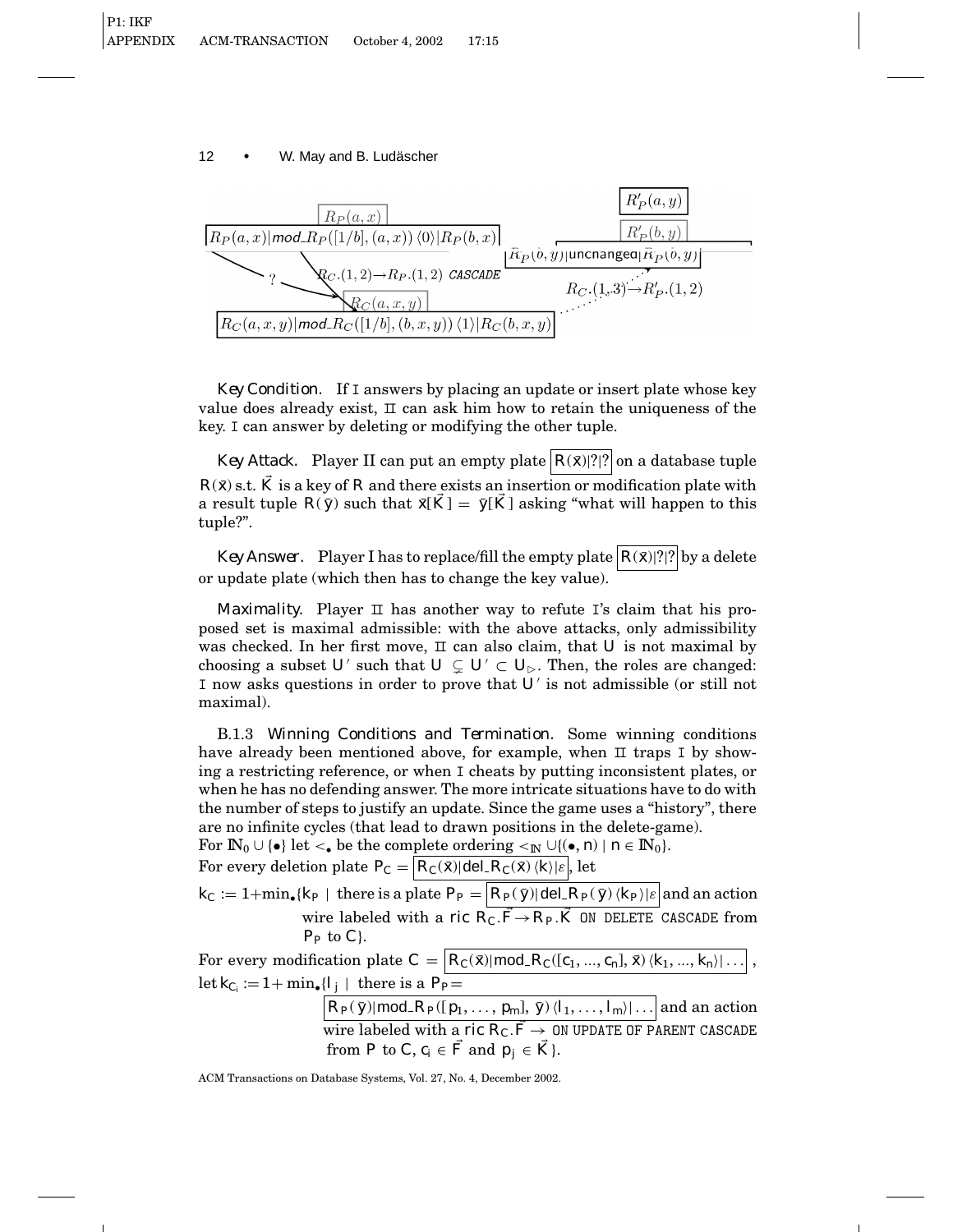A situation is won for Player  $\mathbb I$  if one of the following conditions holds:

- Player I cannot answer.
- Player II shows a restriction (cf. *Restrict Attack*).
- There are two plates with the same key value.

— Player I "lies":

- either, when an action wire connects two plates of different types, or when the numbers of founding steps are inconsistent:
- There is an action wire connecting two deletion plates  $R_P(\bar{x})$ |del  $R_P(\bar{x})$   $\langle k_P \rangle |\varepsilon|$  and  $\langle R_C(\bar{y})|$  del  $R_C(\bar{y})$   $\langle k_C \rangle |\varepsilon|$  such that  $k_C \leq k_P$ .
- $-\text{An}$  action wire labeled with a *ric*  $R_C \cdot \vec{F} \to R_P \cdot \vec{K}$  connects two modification plates  $R_P(\bar{x})$ |mod\_ $R_P(M_P, \bar{x})\langle \bar{k}_P \rangle |...$  and  $R_C(\bar{y})$ |mod\_ $R_C(M_C, \bar{y})\langle k_C \rangle$ |... such that  $M_C \supseteq \bar{F}/M_P(\bar{x})[\bar{K}]$  and  $\overline{k_{C}(\vec{F}(i))} \leq k_{P}(\vec{K}(i))$  (*i* ∈ {1, ..., | $\overline{F}$ }).
- An action wire labeled with a *ric R<sub>C</sub>*.  $\vec{F} \rightarrow R_P \cdot \vec{K}$  connects two modification  $p$  lates  $\left[ R_P(\bar{x}) | \text{mod} \ R_P(M_P, \bar{x}) \langle . \rangle | \dots \right]$  and  $\left[ R_C(\bar{y}) | \text{mod} \ R_C(M_C, \bar{y}) \langle . \rangle | \dots \right]$ 
	- such that?  $M_C \not\supseteq \overline{F}/M_P(\overline{x})[\overline{K}]$ .

(Note that this is enforced in a regular game by the rules *Cascade Answer* and *Referencing Answer*).

— <u>A no-actio</u>n wire labeled with a *ric R<sub>C</sub>.F*  $\rightarrow$  *R<sub>P</sub>.K* goes from a parent plate  $R_P(\bar{y})$ || | to a child plate  $\boxed{R_C(\bar{x})$ || $R_C(\bar{x}')$  and  $\bar{x}'[\vec{F}]=\bar{y}[\vec{K}].$ 

A situation is won for Player I if Player  $\scriptstyle\rm II$  has no more questions. Obviously, the game is finite since there are only finitely many positions, where a plate can be placed and every plate has only finitely many positions.

*Definition* B.1. A starting set *U* is *won* for Player I iff he has a winning strategy: no matter how Player  $\mathbb I$  moves, Player I can win the game.

# B.2 Example

The following example illustrates the game-theoretic characterization by playing a complete game for a given situation.

*Example* 15 *Update Game.* Consider again Example 7 with the database with racs as given in Figure 2 (using only  $R_1, \ldots, R_5$ ), where the ON UPDATE rac is the same as the rac given for ON DELETE. Consider the user request  $U_{\triangleright}$  =  $\{\triangleright$ del  $R_1(a), \triangleright$ mod  $R_1(1/c, b)\}.$ 

The first moves are described in Figure 6: I claims that  $U_{\triangleright}$  is admissible. Thus, the initialization consists of placing the corresponding plates  $R_1(a)$ |del  $R_1(a)$ |(0)| $\varepsilon$ | and  $R_1(b)$ |mod  $R_1(1/c, b)$ |(0)| $R_1(c)$ | at  $R_1(a)$  and  $R_1(b)$ , respectively.

Player  $\scriptstyle\rm II$  first challenges the deletion (targeting to the NO ACTION reference from  $R_4$  to  $R_3$ ) by Cascade Attack and puts an action wire from  $R_1(a)$ |del\_ $R_1(a)$ | $\Box$ | to  $R_3(a, y)$ . I answers by Cascade Answer, putting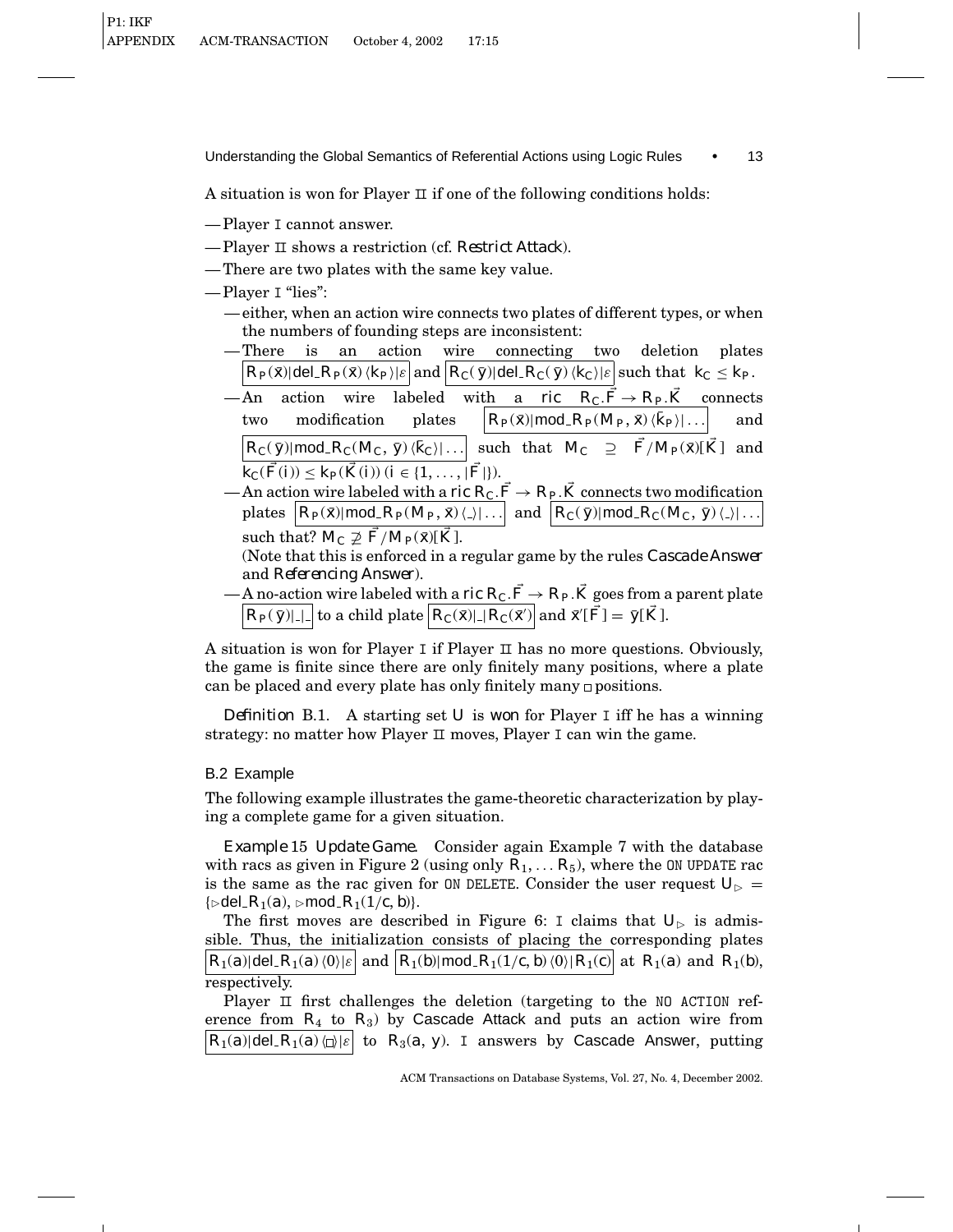

Fig. 6. Update Game: intermediate situation, fighting the "a"-deletion

*R*<sub>3</sub>(*a*, *y*)|del\_*R*<sub>3</sub>(*a*, *y*) $\varphi$ | $\varepsilon$ |on *R*<sub>3</sub>(*a*, *y*) and adding the action wire from the first plate to the second one.

Now, Player II uses the NO ACTION child *R*4(*a*, *x*, *y*) for a No Action Attack and puts a wire from  $|R_3(a, y)|$ del  $R_3(a, y)$   $\varphi$ <sub>k</sub>  $\varphi$  to  $R_4(a, x, y)$ . Player I answers by putting a deletion plate  $|R_4(a, x, y)|$  del  $|R_4(a, x, y)| \geq |a|$  on  $R_4(a, x, y)$  (cf. Figure 6). Continue with Figure 7 with the next moves.

Player II now asks "why can you do this" by Founding Attack, placing a pebble on the position of the plate that now looks like  $|R_4(a, x, y)|$  del  $|R_4(a, x, y)| \cdot | \varepsilon |$ I replaces the pebble by a "2" and puts a  $|R_2(a, x)|$ del  $R_2(a, x)$   $\Box$  also be on  $R_2(a, x)$  and connects them by a CASCADE wire (action from  $R_2$  to  $R_4$ ).

Again, Player  $\scriptstyle\rm II$  applies Founding Attack, placing a pebble on the  $\scriptstyle\rm \Box$  position of that plate, yielding  $R_2(a, x)$  del  $R_2(a, x)$   $\leftrightarrow$   $|\varepsilon|$ . Now, I replaces the pebble by a "1" and connects the plate by another action wire from  $R_1(a)|\text{del.} R_1(a) \langle 0 \rangle|\varepsilon$ (that has been placed in the initialization).

As an intermediate result, I has now won the deletion of  $R_1(a)$  since II has no more questions. Player I has generated all internal updates that are necessary to execute  $\triangleright$  del  $R_1(a)$  (cf. Figure 7).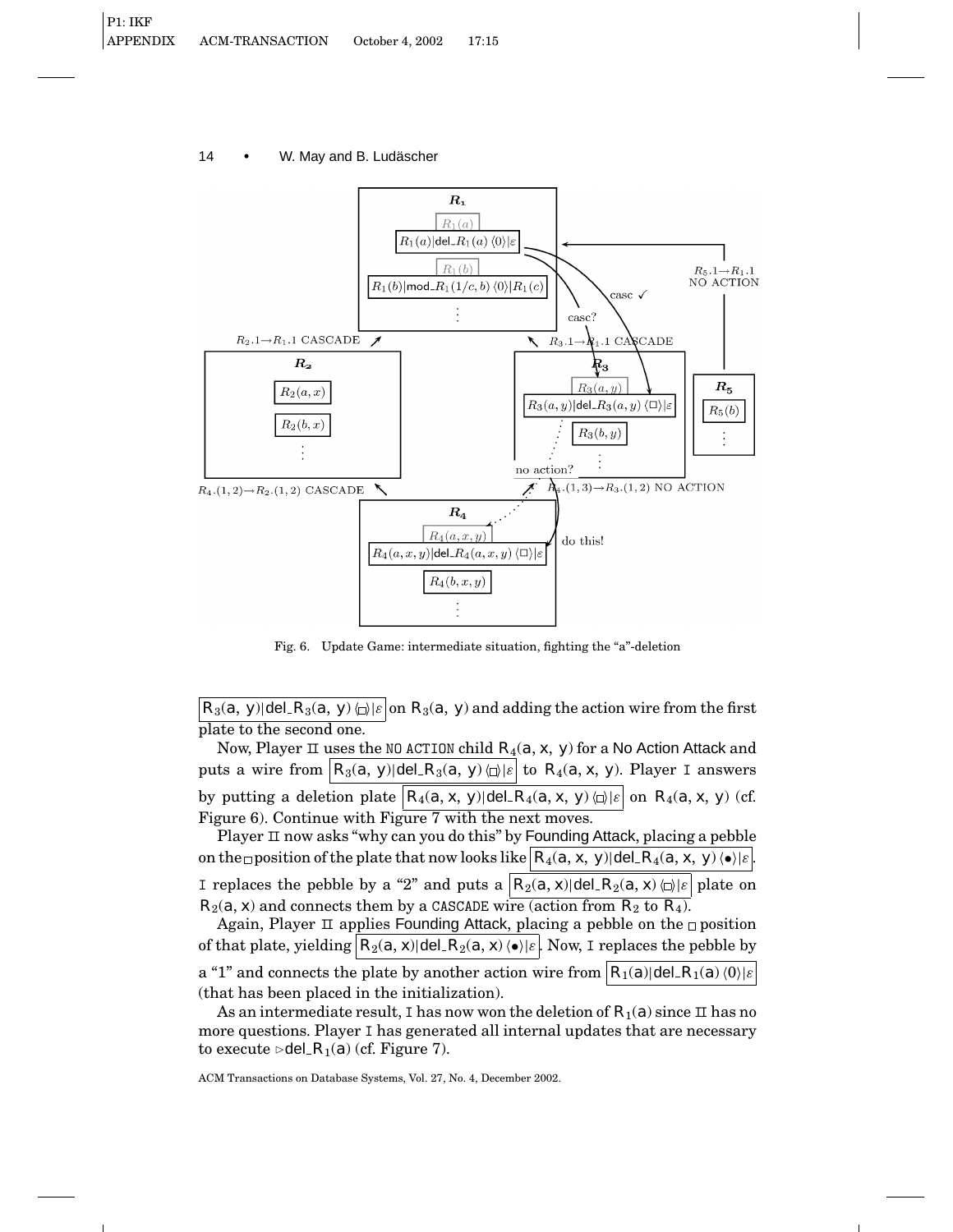

Fig. 7. Update Game: Situation after I won the "a"-deletion.

An analogous sequence of moves can for example be played for showing that I wins the modification of  $R_1(b)$  for  $R_2$ ,  $R_3$ , and  $R_4$ —but II already knows this so she doesn't play it.

Instead, Player II challenges then the modification of  $R_1(b)$  with a No Action Attack by putting a wire from  $R_1(b)$ |mod\_ $R_1(1/c, b)(0)$ | $R_1(c)$  to  $R_5(b)$ . She has not yet won! Player I can still answer by putting a  $R_5(b)$ |mod\_ $R_5(1/c, b)$   $\Box$ | $R_5(c)$ | on  $R_5(b)$ . This move is completely legal. But now, Player  $\overline{\perp}$  applies Founding Attack, placing a pebble on the  $\Box$  position of that plate. Then, Player I has no answer (since this update is unfounded) and loses (see Figure 8).

## B.3 Equivalence

For a game on given  $D, U_{\triangleright}$ , and  $RA$  with a starting set *U* which is played until Player I wins, let

$$
\Lambda := \{upd \mid \exists R(\bar{x}) : \left| R(\bar{x}) | upd \right| \dots \text{ is played} \} \text{ and}
$$
\n
$$
D' := \{ R'(\bar{x}') \mid \exists R(\bar{x}) : \left| R(\bar{x}) \right| \dots \mid R'(\bar{x}') \text{ is played} \} \cup
$$
\n
$$
\cup \{ R(\bar{x}) \mid R(\bar{x}) \in D \text{ and there is no plate on position } \left| R(\bar{x}) \right| \}.
$$